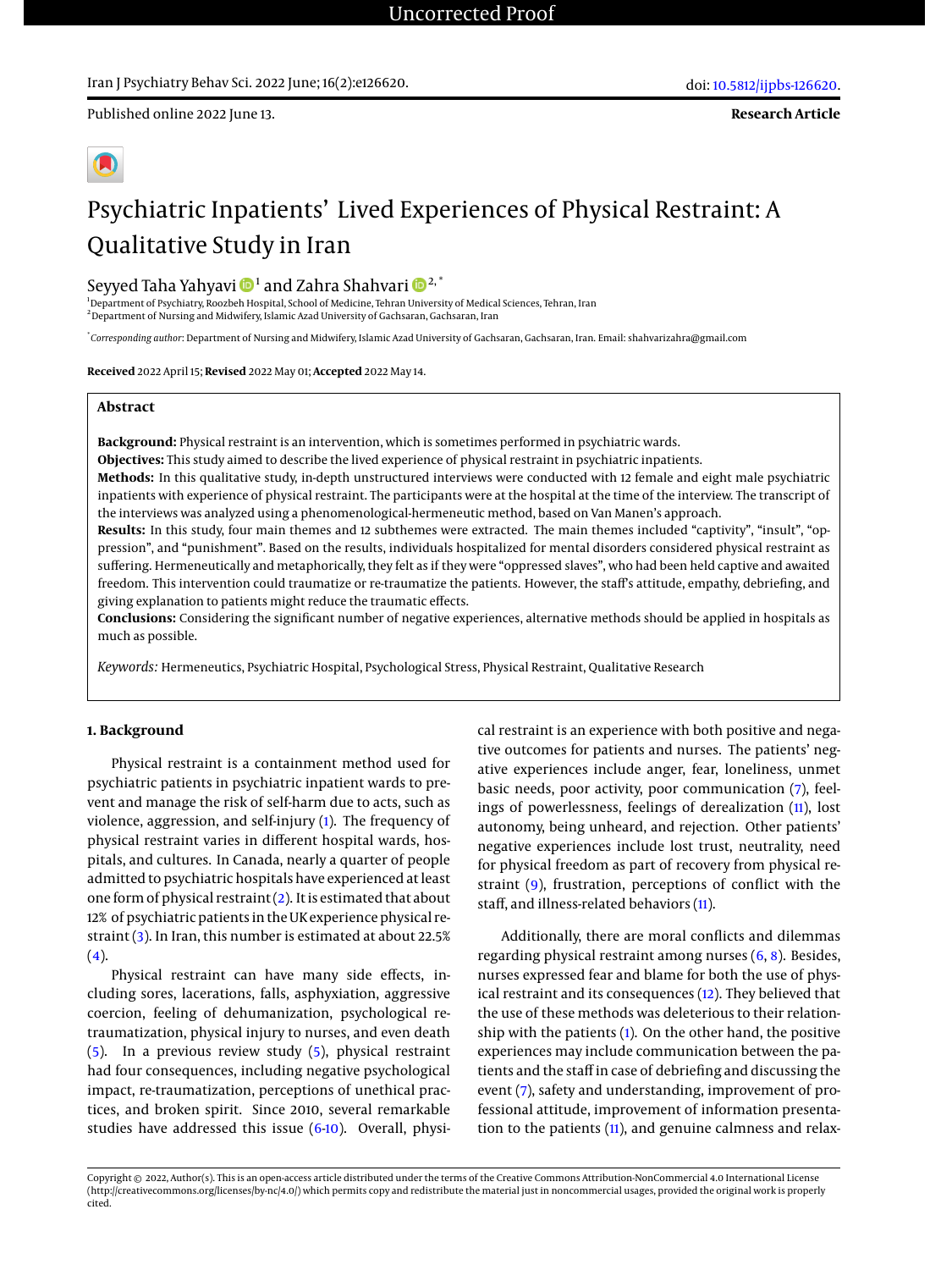# ation [\(10\)](#page-6-4).

Most previous research conducted in Iran has focused on the nurses' experiences, which include the challenging nature of this intervention [\(13\)](#page-6-10), concerns about its safety and security [\(14\)](#page-6-11), high level of distress [\(15\)](#page-6-12), and negative feelings and uncertainty about the use of physical restraint [\(15\)](#page-6-12). Our search in both English and Farsi language databases to find valid articles on the lived experiences of psychiatric patients regarding physical restraint in Iran did not yield any results; therefore, the low priority of this phenomenon for researchers can be speculated in Iran. Besides, it may reflect the overall negligence of this issue. Therefore, it is necessary to focus on this phenomenon in future research to modify the system.

Generally, understanding the patients' lived experiences may lead to a deeper understanding of physical restraint, increase the staff's empathy, and reduce its frequency by applying alternative methods. Therefore, the present study aimed to describe the lived experiences of psychiatric inpatients undergoing physical restraint. As the lived experiences of psychiatric inpatients regarding physical restraint have been already explored in many countries and cultures, this question may arise as to whether it is necessary to address this experience in Iran. Although there may be similarities between the findings of this study and similar research in other cultures, the circumstances and culture of each communitymay influence the lived experiences.

Iranians have the historical experience of social restraint, which was often imposed on them by absolute monarchy. In the history of Iran until today, the ruling power has been always absolute and vicious, and no rules or regulations (eg, feudalism) could influence the ruler [\(16\)](#page-6-13). It can be assumed that Iranians have collective subconscious memories and feelings of restraint that may be relived in moments of life (even at a psychotic level); these memories may differ from one nation to another with different historical backgrounds.

# **2. Methods**

In this qualitative research, a phenomenological approach was employed. Hermeneutic phenomenology was used in this study  $(17)$ , with an emphasis on six overlapping dynamic activities proposed by Van Manen [\(18\)](#page-6-15). This study was conducted between October 2018 and January 2019 in Ruzbeh Hospital, a referral psychiatric hospital in Tehran, Iran. This psychiatric hospital, which was founded in 1940, has been training medical students and psychiatric assistants since 1950's. It contains 210 beds with 185 nurses, 35 psychiatrists, and almost 80 psychiatric assistants.

By using purposive sampling, the participants were selected among inpatients who had experienced physical restraint and met the inclusion criteria (consent to participate and ability to speak Farsi). The head nurse was asked to identify eligible participants and introduce people with experience of physical restraint to the researchers. The researchers visited each introduced candidate and asked them if they were willing to discuss their experiences. Individuals who were not fully conscious were excluded from the study. All the participants were satisfied and pleased about allocating time to this research. To decrease the interval between the interview and physical restraint, the interviewees were deliberately selected among hospitalized patients. The participants were at the hospital during the interviews.

Unstructured in-depth interviews were conducted to collect information. The interviews were conducted individually while considering all privacy-related issues for the free expression of thoughts, feelings, and perceptions by the patients. Because some psychiatric patients did not have enough patience to speak for a long time, the interview duration varied from 15 minutes to 40 minutes (one or two sessions). The sampling process continued until no new data emerged during data acquisition (data saturation). This research was approved by the Ethics Committee of the Medical School of Tehran University of Medical Sciences (code: IR.TUMS.MEDICINE.REC.1398.504) and was performed according to the ethical standards of the 1964 Declaration of Helsinki and its later amendments or comparable ethical standards.

Six overlapping dynamic activities proposed by Van Manen were used for data analysis [\(18\)](#page-6-15). The transcript of each interview was considered as a whole, and the main concept of the transcript was described in one or more paragraphs (a holistic approach). The holistic study of the interviews yielded 20 descriptions (some were repeated). Next, each interview was read several times, and the sentences or phrases which seemed to be related to the described or revealing phenomenon were selected (a selective approach). Detection of thematic sentences and conversion and deformation of quotations were performed separately for each interview (experimental or initial themes).

The primary categories were extracted, and the themes were classified into these categories. By changing and shifting the themes, combining common and overlapping themes, and eliminating the misplaced ones, the common basic themes emerged. Based on the opinions of experts and specialists reviewing and confirming the extracted themes in different stages, the researchers could reach an in-depth understanding of the participants' intent in the transcripts. In the thematic analysis of data,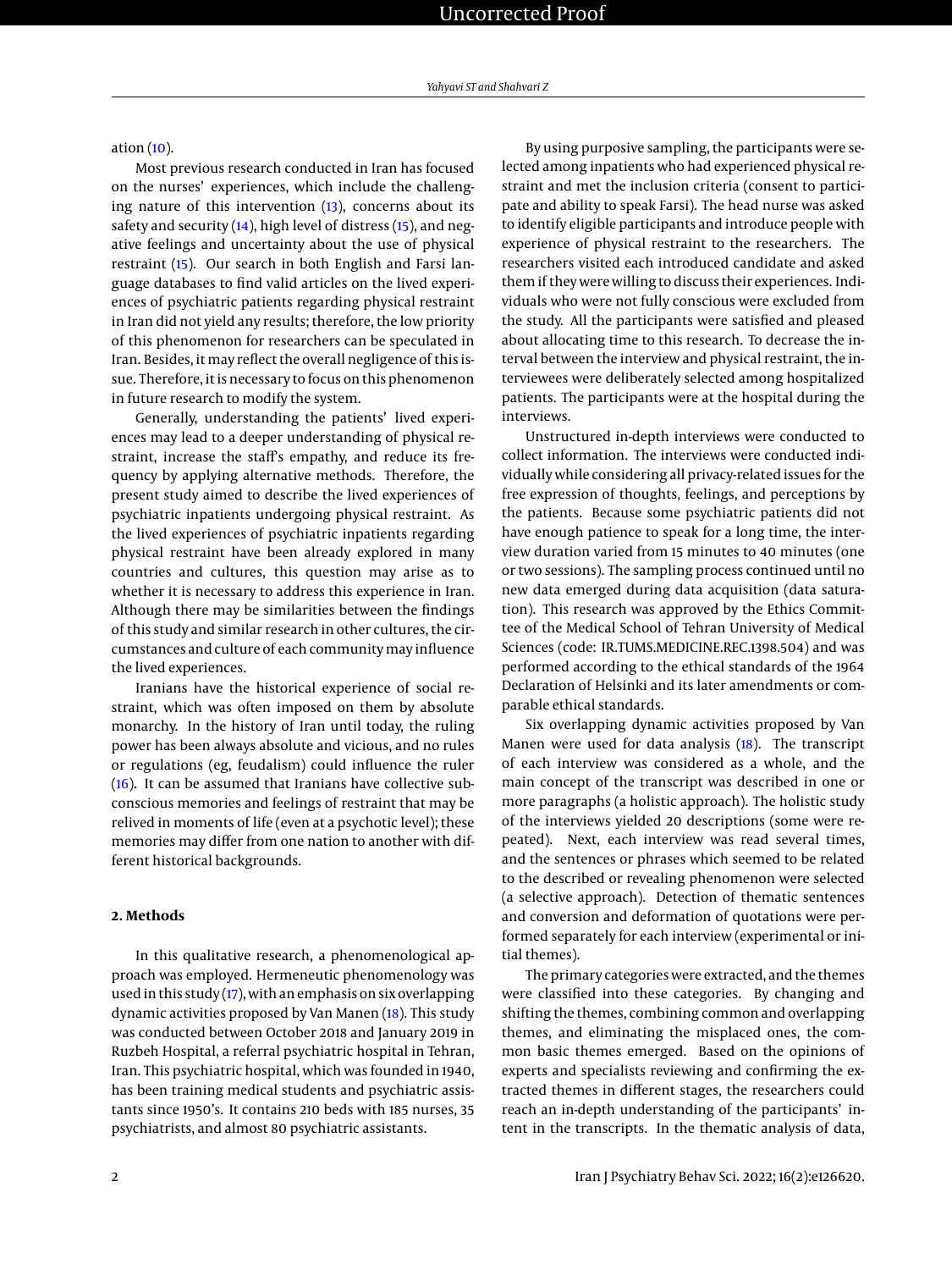more than 300 initial themes were extracted from the interviews. These themes were gradually reduced by removing similar and overlapping themes. Finally, 14 subthemes and four main themes were extracted.

To ensure trustworthiness, the Lincoln and Guba's framework [\(19\)](#page-6-16) was used. To increase the credibility of the results, the participants' quotations were followed by new questions. At the time of interviews, to increase the interviewer's understanding of the participant's experiences, the quotations were shared with them. Conformability was achieved by describing different steps in the analysis process. The two researchers tried to have a nonjudgmental attitude toward the statements. They were familiar with the context and interested in the phenomenon under study; they also had long-term contact with the data and tried to gather the opinions of other experts in this field.

Ethical issues were considered in this study. Before the interviews, the participants were informed about the objectives and importance of the research. Participation and withdrawal from the study were voluntary, and the interviews were recorded with the participants' permission. Written informed consent was also obtained from the participants for publication of data.

# **3. Results**

Of 20 participants in this study, 12 were female, and eight were male. Eight participants had a university degree, six had a high school diploma, three had education below high school diploma, and two were illiterate. Also, 10 participants were married, two were separated, and eight had been never married. The results of analysis indicated four main themes and 12 sub-themes, including "captivity", "insult", "oppression", and "punishment" [\(Table 1\)](#page-2-0).

### *3.1. Captivity*

One of the most important themes in the participants' experiences was captivity, with two sub-themes of "limitation" and "suffocation". In their views, captivity refers to a feeling of imprisonment, as they are confined torestrained a bed and are not allowed to leave. Deprivation of freedom, restrictions on movement, suffocation, and difficulty breathing were frequently repeated in the participants' speech. In this regard, a 35-year-old man said:

"Human's life is suffering... When a normal person sleeps on one side of his body, he gets tired soon... I felt like I was being captured... Like a prisoner... I felt that my freedom had been taken away from me by tying my hands and feet... Well, they take away your freedom, and you are no longer free."

<span id="page-2-0"></span>**Table 1.** The Lived Experiences of Physical Restraint in Patients Admitted to Psychiatric Wards



Moreover, a 17-year-old female participant stated:

"It's a very bad feeling that you cannot jump or move your arms and legs; every moment, you feel as if you can no longer breathe. I slept on my side, with my hands and feet tied up for a long time; my face was itching, and I could not scratch it..."

Also, a 39-year-old woman stated:

"There is a feeling of fear and a feeling of suffocation when you lie down on the bed; you feel like you're being suffocated; I felt cold..."

Moreover, a 26-year-old man said:

"It feels like a grave." "Physical restraint is so scary. Everything is tied up, and you cannot move. What do you do with all your pent-up energy?"

# *3.2. Insult*

Another extracted theme in this study was insult. In the participants' experience, physical restraint is an offensive an insulting intervention; in other words, they are treated with disrespect or scornful abuse. The participants described three subthemes of "humiliation", "violation", and "harassment". "Degrading behavior", "cowardice", and "coercion" were among themes repeated in the participants' speech. In this regard, a 39-year-old man said:

"I feel like everyone is sane and healthy, except me. It really bothers me. The looks and words of others bother me a lot when they tie me to the bed. They laugh at me; I feel humiliated. We are also humans."

Also, a 26-year-old man said:

"We are not sheep, but they behave as if they want to butcher a sheep... I think about it so much, the fear and the panic. What did I do? I feel that my rights have been violated. Here, it is written on the board that the patients have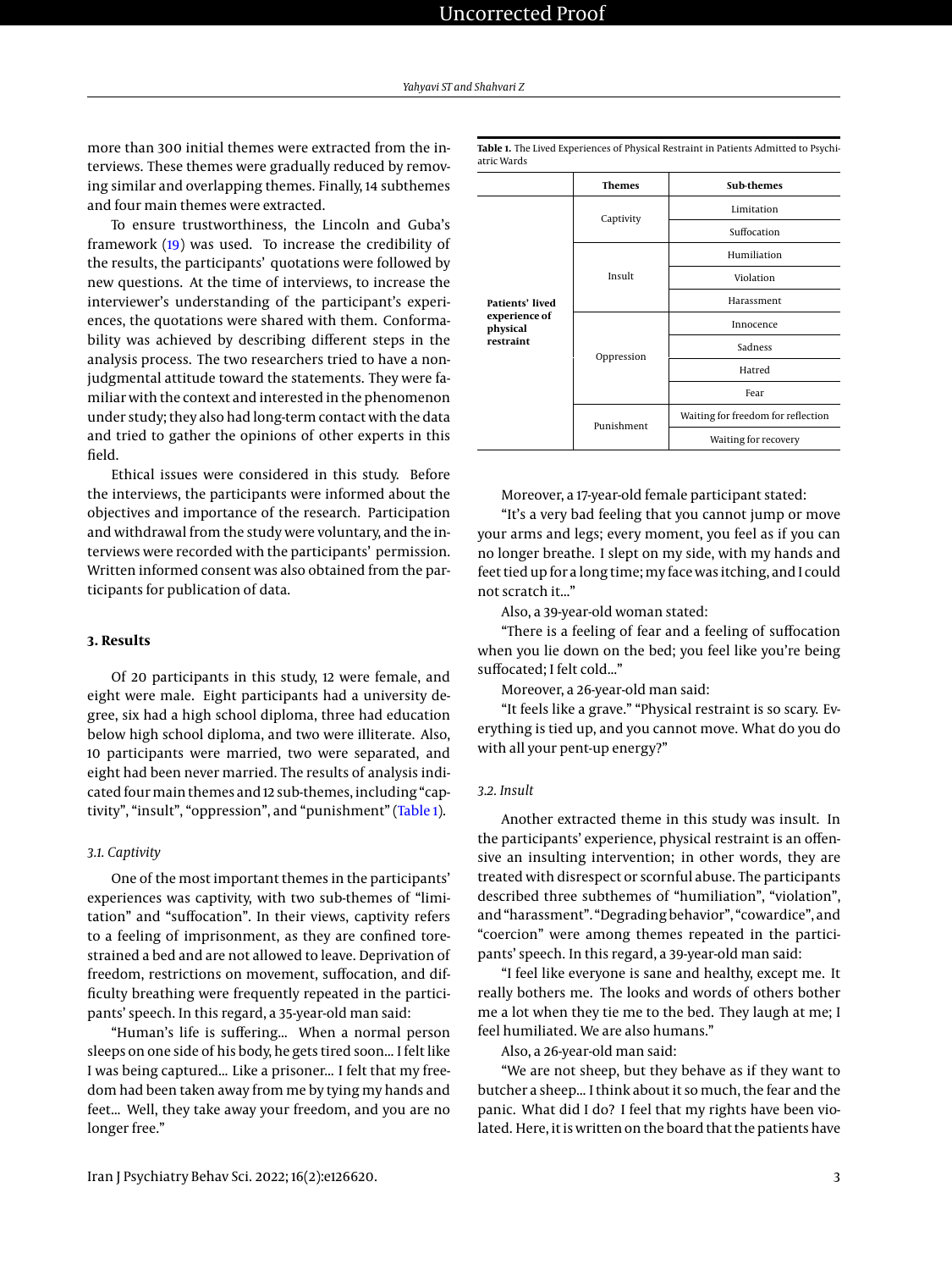rights... But I had the experience of rape as a child, unfortunately. It comes back to me again and again; the violation; the mental abuse; the physical abuse."

Besides, humiliation was part of the patients' lived experiences. One of the participant's statements, disclosing that "this was not a human behavior", indicates this theme. A 52-year-old man said:

"Are we animals? If they want us to be good, they have to be patient with us. They cannot tolerate us? Actually We cannot tolerate them..."

Usually, some trained and physically fit personnel are in charge of physical restraint. This may be perceived by the patient as a form of unfair coercion. A 24-year-old woman said:

"Several large and tall men came to my room. I wanted to resist and fight it. It is as if you are caught in an act of robbery... I was so angry with them that I wanted to strangle them..."

Moreover, a 39-year-old woman said:

"It was a bad feeling. I was screaming for help and begged them to let me go, but they forced me to stay and held my hands and feet; death is much better than restraint... I was crying."

# *3.3. Oppression*

Another theme emerging in the participants' experiences was oppression. They reported a feeling of being oppressed or wronged. They also described a feeling of being uncomfortable and concerned because of the unfair conditions of physical restraint. Physical restraint was defined as a cruel approach that restricted their freedom. The four sub-themes of "innocence", "sadness", "hatred", "worry", and "fear" were extracted for this theme. The themes of "sadness", "hatred", "ignorance of guilt", "depression", "panic", and "begging" were also repeated in the participants' speech. A feeling of innocence was reported by most of the participants. In this regard, a 38-year-old woman said:

"I was very upset. Why are they tying me up for? Did I do something wrong? Did I steal anything? What sin have I committed?"

Also, a 30-year-old man said:

"It is not the right thing to do. Every conflict can be resolved with a warning, and there is no need for physical restraint. It was useless. I did not do anything wrong, but they restrained me."

Moreover, a 27-year-old woman stated:

"I was crying, I was very upset and sad."

When the participants were asked to use a color to describe the physical restraint experience, they often used black and red colors. In their speech, they mentioned their imploring state:

"I remember the belt, the tears, the sadness, and the color of black and red belts; the color of appeal."

The theme of hatred is evident in the statements of a 35-year-old female patient:

"It makes a person nervous. It's like you can't leave the house; imagine your husband locking the door and refusing to let you leave the house, or imagine imprisoning a child in a room; they may hate you. Now, imagine being tied up to your bed, the bed where you sleep at night. You will hate this bed too."

A 55-year-old woman described her feeling of disgust toward physical restraint:

"I feel bad... I was thrown into that room intentionally. I did not do anything to be sent to that room... That room was very uncomfortable for me, and I am so afraid of it..."

Regarding the theme of fear, a 45-year-old woman said:

"I call it the horror room, because it is really horrible... The horror room was uncomfortable for me... I'm afraid of that room; I have a feeling that a person will die and not come back to life.

Also, a 38-year-old woman stated:

"I thought I was going to die."

"I wish there was someone to mediate and untie me... I was left alone... I was afraid too."

# *3.4. Punishment*

One of the most important themes in the participants' experience was punishment. The participants believed that physical restraint as a therapeutic experience was so harsh that they felt as if they were being punished. The three sub-themes of "waiting for freedom", "reflection", and "waiting for recovery" formed the theme of punishment. Regardless of how the treatment team operates and their willingness to treat the patients humanely, the patients perceived physical restraint as a form of punishment. Freedom, salvation, error, remorse, wish, and self-blame were the themes repeated in the participants' speech. In this regard, a 25-year-old woman said:

"I just wish they would release me sooner. I wish I were free like everyone else. When I hear the sound of other people's laugh, I wish I were with them, free and fine..."

This participant clearly felt as if she had been punished in some way. A 45-year-old man perceived physical restraint as an opportunity to reflect and said:

"I think to myself... Why did I make that mistake? Why did I break the hospital law? Restraint doesn't really bother me. Someone might think that restraint is annoying, but in fact, they were helping me. They did not want to bother anybody. I broke the law. They tied me to the bed so I could be alone with myself and think. So, I had time to reflect on what I had done before and what I need to do in the future."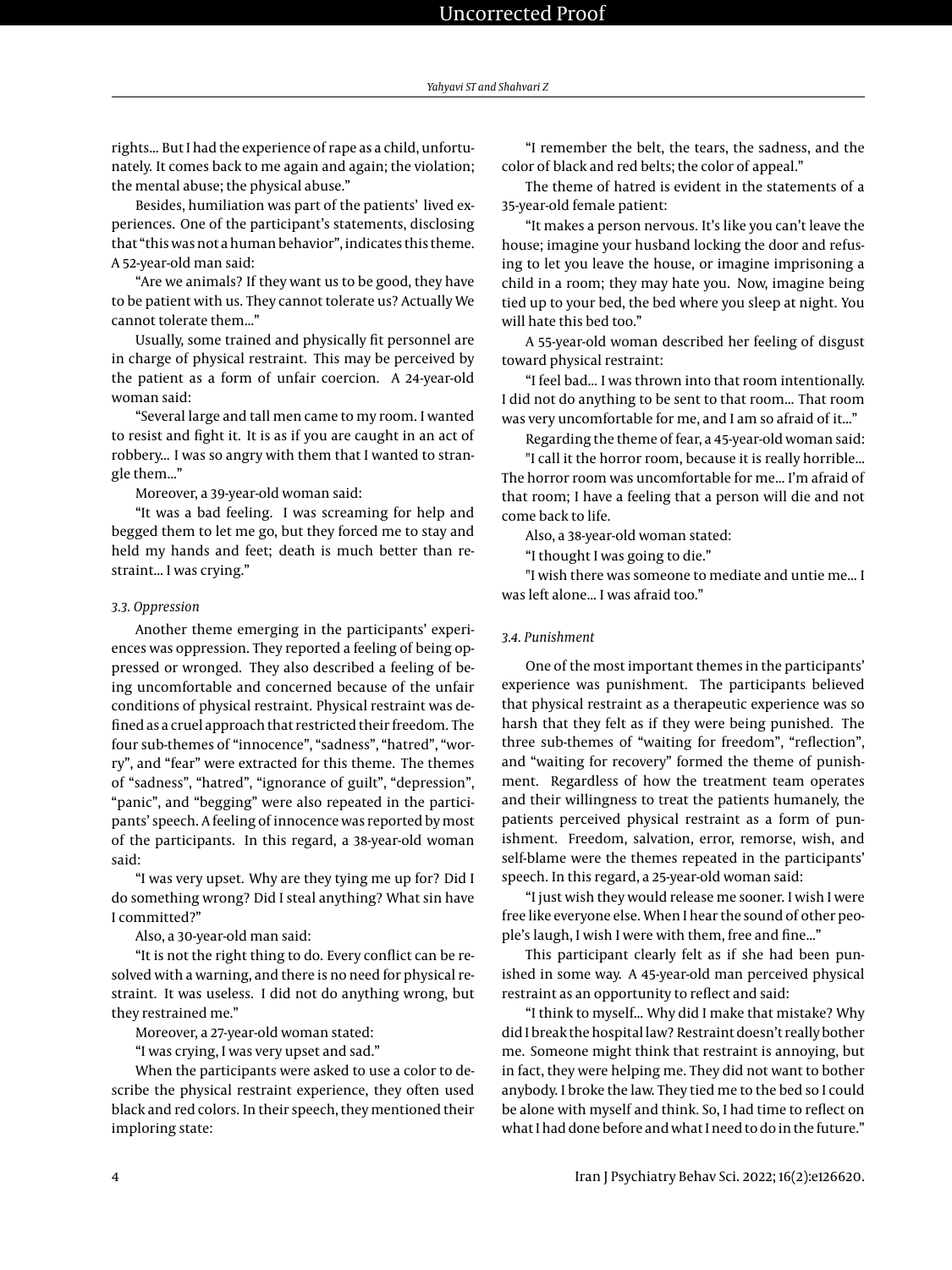Evidently, this approach may not be effective as a treatment. In this regard, a 25-year-old man said:

"When you regret what you have done and accept it, it's time to remove the restraints. At that moment, they give you an injection that will calm you down."

A 36-year-old woman described physical restraint in her painting. She used a golden color, which was a positive sign. She said:

"I colored physical restraint gold because my reward is with God... God brings me good days... I decided to control myself. I will never do anything to be restrained again. Although they were supposed to release me today, my family did not come. Again, there is nothing to be angry about, because I will regret it later."

Based on the findings, it can be assumed that the use of a golden color may refer to a kind of reaction.

# **4. Discussion**

Many findings of the present study are consistent with the results of similar previous research. They reflect the negative aspects of the participants' lived experiences of physical restraint. It can be assumed that part of this negative experience is not a result of physical restraint itself, but is related to the hospital environment and the hospital staff and their approach; this assumption is certainly based on reality. Although the hospital staff make efforts to provide a more humane experience of physical restraint, the lack of skilled manpower and a disciplinary approach may be among factors influencing this negative experience, as speculated in a developing country; therefore, comprehensive research is needed in this area. It seems that part of this negative experience is related to physical restraint itself, as in other studies conducted in developed countries, these negative experiences have been repeatedly reported [\(3,](#page-6-0) [5,](#page-6-2) [7,](#page-6-5) [9,](#page-6-7) [10\)](#page-6-4). Therefore, it is suggested to accept the negative experiences of patients during physical restraint globally, and it should be only used when there is no other option, or there is a risk of harm to oneself or another. As stated byWilson, "it is a necessary evil when used as the last resort" $(3)$ .

Wilson's research describes relational outcomes, involving power dynamics and quality of patient-staff relationship. In this study, both the staff and the patients were interviewed. This is an important finding which also emerged in the present study, although in the present study, only interviews were conducted with the patients. Based on the findings, the themes of "captivity", "insult", "oppression", and "punishment" vividly refer to the communicative component of this experience. The patient's limbs are usually tied up for a few minutes during physical restraint. This may be a very difficult time for a patient who may be affected by psychiatric symptoms, such as hallucinations or delusions; there is even the possibility of delusional misinterpretations. It can be assumed that patients experience severe anxiety due to being restrained. Some evidence suggests that stimulus deprivation causes or exacerbates psychiatric symptoms [\(20\)](#page-6-17).

The patients likened physical restraint to a grave. This analogy, while representing the patient's anxiety, indicates the severity of stimulus deprivation. Obviously, some of these experiences may be related to the symptoms of psychiatric disorders. Nevertheless, physical restraint can lead to an unpleasant feeling (either primary or secondary to the symptoms). In the patients' experience, they felt like oppressed people, who had been held captive. It can be assumed that the staff are oppressive prison guards, and the hospital is a prison; also, the sub-theme of "waiting for freedom" can be inferred from the patients' experiences. After an experience of physical restraint or even its mere observation, the dynamics of patient-staff relationship in the ward may be disturbed drastically and do not revert to the initial state  $(3)$ . Overall, physical restraint may produce or exacerbate negative emotions that will remain in other forms [\(10\)](#page-6-4). In the present study, the subtheme of hatred from the theme of oppression suggests this experience.

The present findings are consistent with previous research, which showed that physical limitations, especially in people with a traumatic experience, can cause retraumatization [\(5\)](#page-6-2). In the current study, the themes of captivity and oppression suggest re-traumatization, and one of the interviewees explicitly described re-traumatization. The use of butcher's metaphor in the participants' statements, along with childhood traumas, reflects the perception of physical restraint as unkind and traumatic for some patients. As mentioned earlier, another patient likened physical restraint to a grave. Another perception of physical restraint is fear, which is the fear of dying to some extent; this explains how the grave metaphor is associated with physical restraint.

Regardless of all the negative experiences of physical restraint, some positive experiences have been also reported. In a study by Kontio, positive experiences were reported during and after physical restraint, which were mostly due to debriefing and communication with the staff [\(7\)](#page-6-5). In this study, at first glance, the sub-theme of reflection may refer to these positive aspects. However, reflection can be achieved under more comfortable conditions than physical restraint. When a patient claims that they have reflected on their behavior, they are probably referring to a sense of punishment; perhaps, they believe that the conditions of punishment have made them reflect on the issue, similar to the way a mother puts her child on a time-out to regain calmness and contemplate on their ac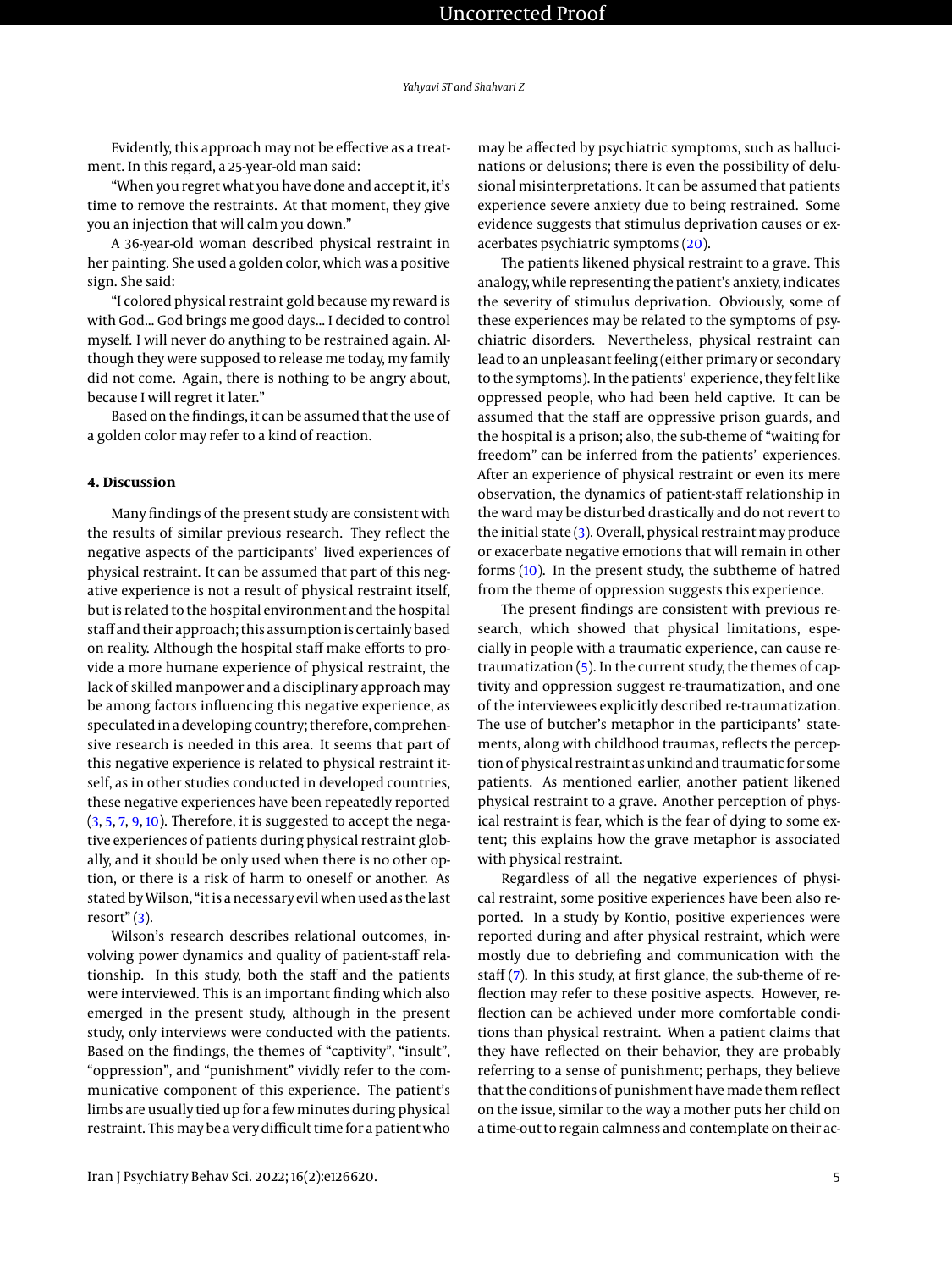tion.

The professional behavior of the staff and explaining the issue can also lead to a reduction in negative experiences and even create positive experiences [\(11\)](#page-6-6). Based on the available evidence, the presence of staff during and after physical restraint, especially their communication with the patients, can reduce negative emotions and even lead to the emergence of some positive feelings. One of the strengths of this study was conducting interviews with psychiatric inpatients. Lanten et al. preferred the participation of outpatients to avoid the impact of psychiatric symptoms on the interviews [\(11\)](#page-6-6). However, we believe that interviews with inpatients are more genuine and closer to what they have perceived. In other words, even if it seems unreal, it is closer to the patients' lived experiences.

In this qualitative study, the findings were limited to the participants' expressions and interest in discussing the phenomenon. Besides, part of this experience was related to living in a psychiatric hospital, the hospital staff, and the hospital conditions and cannot be generalized. Also, part of this lived experience may have been influenced by the culture of Iranians. These factors may play an important role in the negative experience of physical restraint and challenge the absolute generalizability of the findings. In other words, old subconscious memories and feelings can be relived by physical restraint. Perhaps, part of the lived experience can be explained by this hypothesis; of course, it should be noted that the authors' minds (consequently the content analysis) are not free of these old subconscious memories. Also, some interviews were very short, and it is not clear as to whether they were long enough to reveal the actual meaning of restraint. However, patients described their most important experiences, even if in some cases, it was only a single experience.

Physical restraint is an experience with predominantly negative emotions in patients. Besides efforts to reduce coercive treatments (eg, organizational interventions, milieu interventions, and educational programs), caregivers need to be trained to help the patients reflect on their actions and provide a suitable atmosphere for debriefing of restraint experiences.

## *4.1. Conclusions*

Patients hospitalized for mental disorders consider the experience of physical restraint as suffering. Hermeneutically and metaphorically, they feel as if they are oppressed slaves, who have been held captive and await freedom; this experience may even traumatize or re-traumatize them. The staff's attitude, empathy, debriefing, and explanation may reduce the traumatic effects. Considering the significant number of negative experiences, alternative methods

are preferred in hospitals. It is also recommended to conduct similar relevant studies. For example, the staff can be exposed to the extracted themes, and changes in their approach can be examined; such findings can be applied in staff training programs.

# **Acknowledgments**

We are grateful to the patients who participated in this study, as well as the ward managerial staff for allowing us access to the study location. Financial support was provided by Tehran University of Medical Sciences, Tehran, Iran.

# **Footnotes**

**Authors' Contribution:** Study concept and design: Seyyed Taha Yahyavi; Acquisition of data: Zahra Shahvari; Analysis and interpretation of data: Zahra Shahvari; Drafting of the manuscript: Seyyed Taha Yahyavi and Zahra Shahvari; Critical revision of the manuscript for important intellectual content: Seyyed Taha Yahyavi; Statistical analysis: not applicable; Administrative, technical, and material support: Seyyed Taha Yahyavi; and study supervision: Seyyed Taha Yahyavi.

**Conflict of Interests:** Funding or research support: Financial support was obtained from Tehran University of Medical Sciences.

**Data Reproducibility:** The dataset presented in this study is available on request from the corresponding author during submission or after its publication. Data are not publicly available to respect the patients' privacy.

**Ethical Approval:** This research was approved by the Ethics Committee of the Medical School of Tehran University of Medical Sciences (ethics.research.ac.ir/EthicsProposalView.php?id=87929).

**Funding/Support:** Financial support was obtained from Tehran University of Medical Sciences. The study grant number is 98-02-30-43207.

**Informed Consent:** Written informed consent was obtained from the participants for publication of data.

# **References**

- <span id="page-5-0"></span>1. Gerace A, Muir-Cochrane E. Perceptions of nurses working with psychiatric consumers regarding the elimination of seclusion and restraint in psychiatric inpatient settings and emergency departments: An Australian survey. *Int J Ment Health Nurs*. 2019;**28**(1):209–25. doi: [10.1111/inm.12522.](http://dx.doi.org/10.1111/inm.12522) [PubMed: [30019798\]](http://www.ncbi.nlm.nih.gov/pubmed/30019798). [PubMed Central: [PMC7818138\]](https://www.ncbi.nlm.nih.gov/pmc/articles/PMC7818138).
- <span id="page-5-1"></span>2. Canadian Institute for Health Information. *Restraint Use and Other Control Interventions for Mental Health Inpatients in Ontario*. Ottawa, Canada: Canadian Institute for Health Information; 2011.